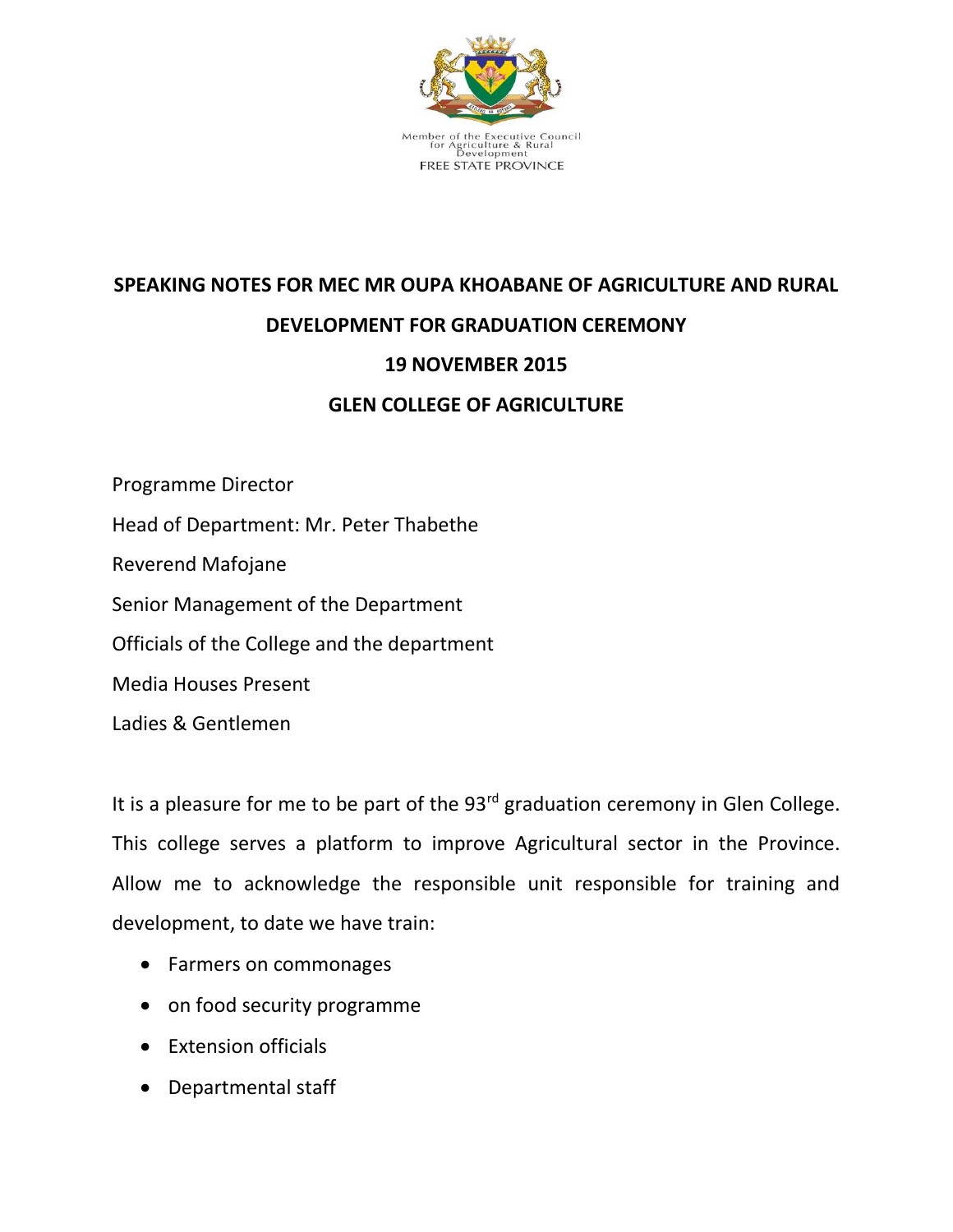Through this unit we have managed to train 6500 farmers including mentorship support in last five years.

Youth development as part of key priorities of today's administration, we have trained 98 youth coming from farms in all districts of our province—this is a clear demonstration of how our government is taking youth development in rural areas serious.

## **Learnership completed**

Currently, about 24 students from Glen Village have completed the Mixed Farming level 2.

15 youth from senekal have completed a Plant production level 3 learnership.

Helbron youth, 17 students completed a Poultry production level 3 leanership

19 Youth from Odendaalsrus completed their training in Poultry processing in Level 3

11 youth from Wepener, also completed an animal Production level 4

12 Botshabelo youth from Botshabelo have completed animal production level 4

## **Learnership now running**

20 youth from Wilhemina have registered for fruit packaging and grading processes at level 3

19 youth from Diyatalawa registered for the Plant production level 4

Deneysville youth, 25 students registered for poultry processing

20 youth from Koffiefontein registered for animal production level 4

## **Learnership supported**